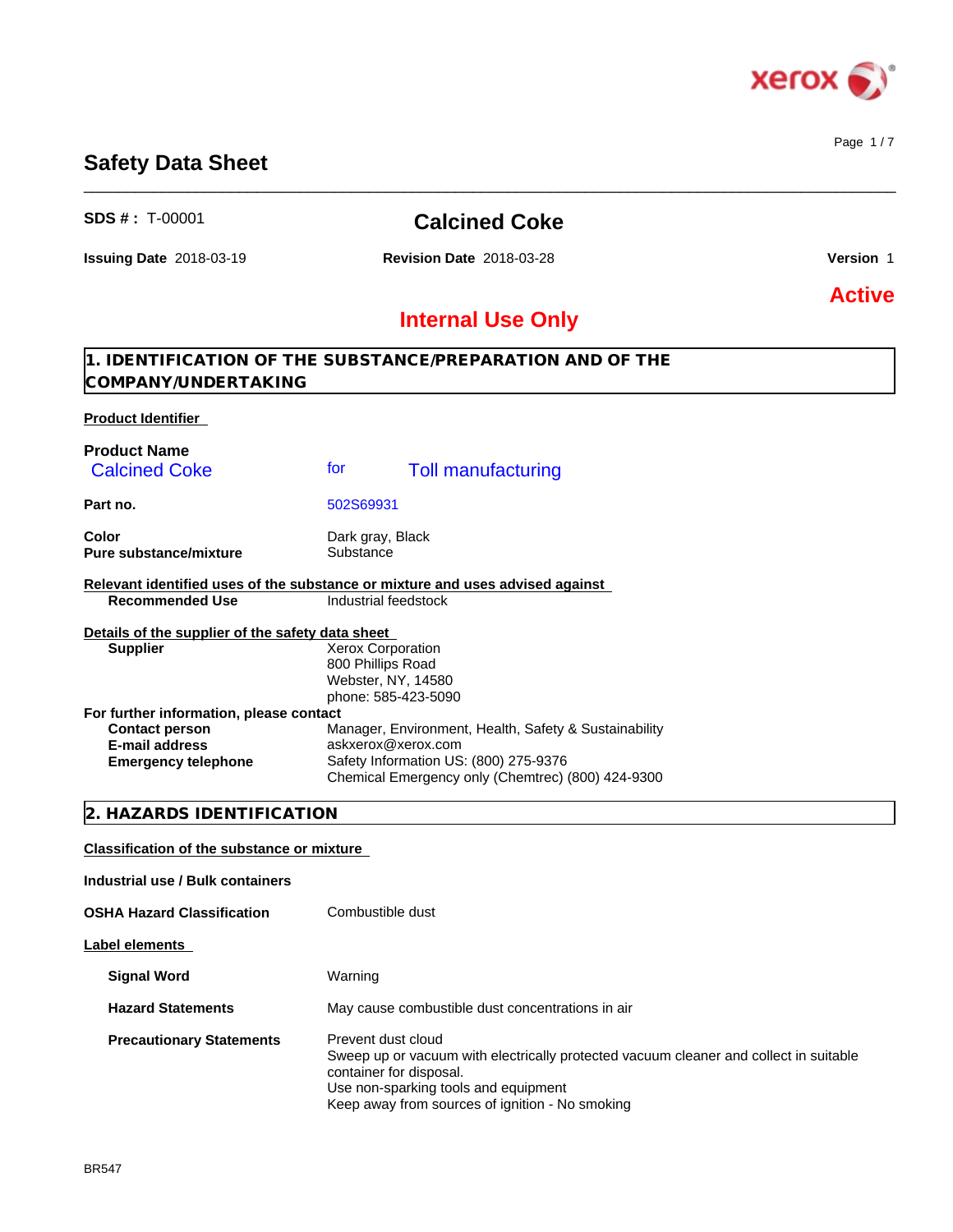

## **Internal Use Only** \_\_\_\_\_\_\_\_\_\_\_\_\_\_\_\_\_\_\_\_\_\_\_\_\_\_\_\_\_\_\_\_\_\_\_\_\_\_\_\_\_\_\_\_\_\_\_\_\_\_\_\_\_\_\_\_\_\_\_\_\_\_\_\_\_\_\_\_\_\_\_\_\_\_\_\_\_\_\_\_\_\_\_\_\_\_\_\_\_\_\_\_\_\_ **SDS # :** T-00001 **Calcined Coke** Page 2 / 7

### **Other hazards**

No hazard expected under normal conditions of use

## **3. COMPOSITION/INFORMATION ON INGREDIENTS**

### **Mixtures**

| <b>Chemical Name</b>              | CAS No.    | Weight %  | <b>Classification (Reg.</b><br>1272/2008) | ' Hazard Statements i |
|-----------------------------------|------------|-----------|-------------------------------------------|-----------------------|
| Coke,<br>calcined<br>. petroleum. | 64743-05-1 | م ہ<br>υu |                                           |                       |

| 4. FIRST AID MEASURES                                       |                                                                                                                                                                                                         |
|-------------------------------------------------------------|---------------------------------------------------------------------------------------------------------------------------------------------------------------------------------------------------------|
| Description of first-aid measures                           |                                                                                                                                                                                                         |
| <b>General advice</b>                                       | For external use only. When symptoms persist or in all cases of doubt seek medical advice.<br>Show this material safety data sheet to the doctor in attendance.                                         |
| Eye contact                                                 | Immediately flush with plenty of water. After initial flushing, remove any contact lenses and<br>continue flushing for at least 15 minutes, Get medical attention immediately if irritation<br>persists |
| <b>Skin contact</b>                                         | Wash skin with soap and water                                                                                                                                                                           |
| <b>Inhalation</b>                                           | IF INHALED: Remove to fresh air and keep at rest in a position comfortable for breathing, If<br>symptoms persist, call a physician                                                                      |
| Ingestion                                                   | Not an expected route of exposure, IF SWALLOWED: Rinse mouth. DO NOT induce<br>vomiting, If symptoms persist, call a physician                                                                          |
| Most important symptoms and effects, both acute and delayed |                                                                                                                                                                                                         |
| <b>Acute toxicity</b>                                       |                                                                                                                                                                                                         |
| <b>Eyes</b>                                                 | Contact with eyes may cause irritation                                                                                                                                                                  |
| <b>Skin</b>                                                 | Substance may cause slight skin irritation                                                                                                                                                              |
| <b>Inhalation</b>                                           | No known effect                                                                                                                                                                                         |
| Ingestion                                                   | No known effect                                                                                                                                                                                         |
| <b>Chronic toxicity</b>                                     | No known effects under normal use conditions                                                                                                                                                            |
| <b>Main symptoms</b>                                        | Overexposure may cause:<br>mild respiratory irritation similar to nuisance dust.                                                                                                                        |
| <b>Aggravated Medical Conditions</b>                        | None under normal use conditions                                                                                                                                                                        |
|                                                             | Indication of immediate medical attention and special treatment needed                                                                                                                                  |
| <b>Protection of first-aiders</b>                           | No special protective equipment required                                                                                                                                                                |
| Notes to physician                                          | Treat symptomatically                                                                                                                                                                                   |

#### **Extinguishing media**

| Suitable extinguishing media | Dry chemical, CO <sub>2</sub> , sand, earth, water spray or foam, Carbon dioxide can displace oxygen. |
|------------------------------|-------------------------------------------------------------------------------------------------------|
|                              | Use caution when applying carbon dioxide in confined spaces                                           |
|                              | Unsuitable extinguishing media Do not use a solid water stream as it may scatter and spread fire      |

## **Special hazards arising from the substance or mixture**

Fine dust dispersed in air, in sufficient concentrations, and in the presence of an ignition source is a potential dust explosion hazard

### **Hazardous combustion products**

Combustion may yield smoke, carbon monoxide, and other products of incomplete combustion. Oxides of nitrogen and sulfur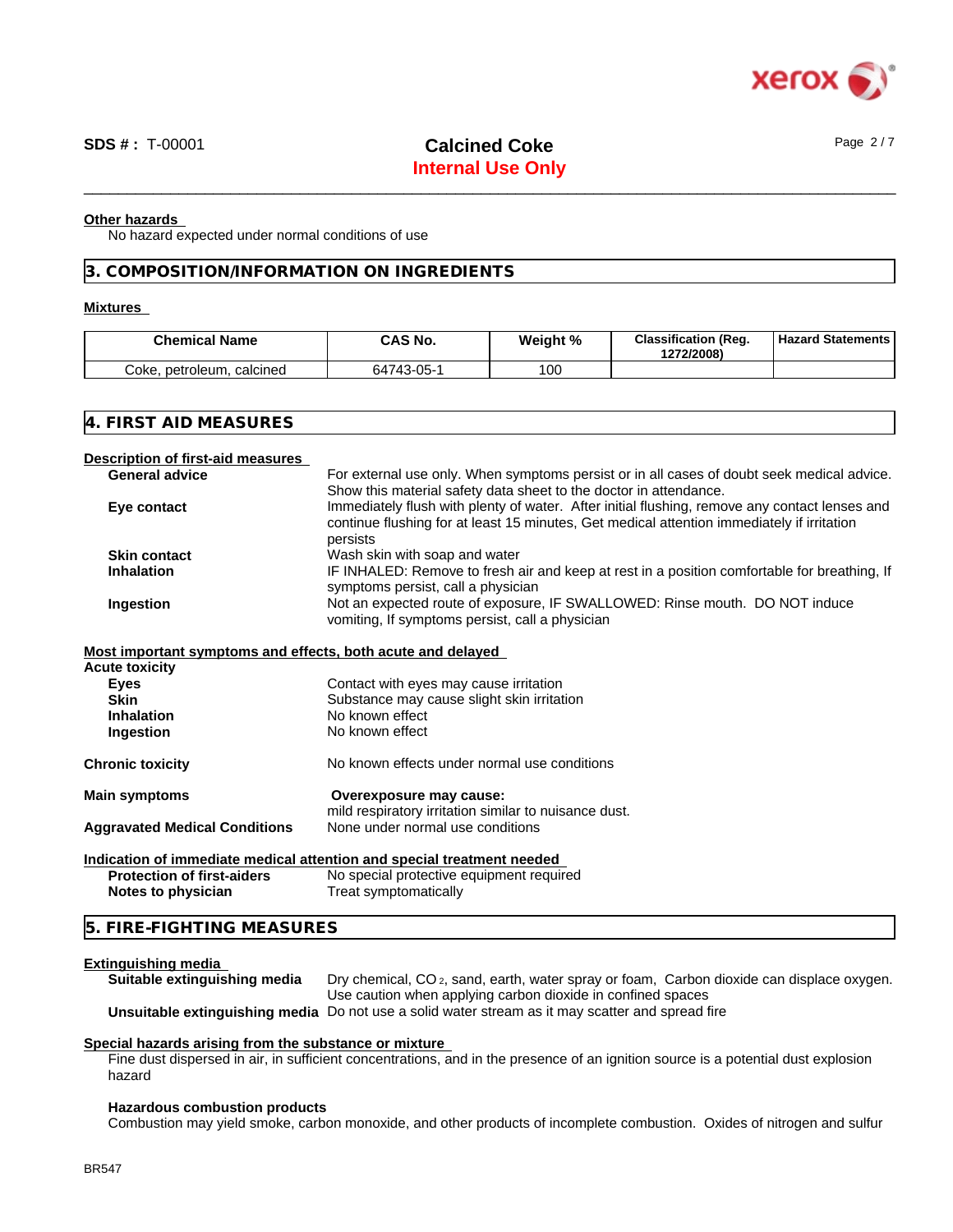

## **Internal Use Only** \_\_\_\_\_\_\_\_\_\_\_\_\_\_\_\_\_\_\_\_\_\_\_\_\_\_\_\_\_\_\_\_\_\_\_\_\_\_\_\_\_\_\_\_\_\_\_\_\_\_\_\_\_\_\_\_\_\_\_\_\_\_\_\_\_\_\_\_\_\_\_\_\_\_\_\_\_\_\_\_\_\_\_\_\_\_\_\_\_\_\_\_\_\_ **SDS # :** T-00001 **Calcined Coke** Page 3 / 7

may also be formed

### **Special protective actions for fire-fighters**

In the event of fire and/or explosion do not breathe fumes. Wear fire/flame resistant/retardant clothing. Use self-contained pressure-demand breathing apparatus if needed to prevent exposure to smoke or airborne toxins.

### **Other information**

**Flash point** Not applicable

**Flammable properties** Combustible material: may burn but does not ignite readily

## **6. ACCIDENTAL RELEASE MEASURES**

### **Personal precautions, protective equipment and emergency procedures**

Avoid breathing dust, Avoid contact with the skin and the eyes, Ensure adequate ventilation, Avoid dust formation

### **Environmental precautions**

Prevent product from entering drains

### **Methods and material for containment and cleaning up**

| <b>Methods for containment</b> | Prevent dust cloud                                                                |
|--------------------------------|-----------------------------------------------------------------------------------|
| Methods for cleaning up        | Sweep up and shovel into suitable containers for disposal<br>Avoid dust formation |

### **Reference to other sections**

The environmental impact of this product has not been fully investigated However, this preparation is not expected to present significant adverse environmental effects.

### **7. HANDLING AND STORAGE**

| Precautions for safe handling<br>Advice on safe handling                   | Handling practices and processes should be consistent with the safe handling of<br>combustible dust.<br>Prevent dust cloud<br>In case of insufficient ventilation, wear suitable respiratory equipment<br>Keep away from open flames, hot surfaces and sources of ignition<br>Take precautionary measures against static discharges |  |
|----------------------------------------------------------------------------|-------------------------------------------------------------------------------------------------------------------------------------------------------------------------------------------------------------------------------------------------------------------------------------------------------------------------------------|--|
| <b>Hygiene measures</b>                                                    | Handle in accordance with good industrial hygiene and safety practice                                                                                                                                                                                                                                                               |  |
| Conditions for safe storage, including any incompatibilities<br>conditions | Technical measures and storage Keep container tightly closed in a dry and well-ventilated place<br>Store at room temperature                                                                                                                                                                                                        |  |
| Incompatible products                                                      | Strong oxidizing agents, Reducing agents                                                                                                                                                                                                                                                                                            |  |
| Specific end uses                                                          |                                                                                                                                                                                                                                                                                                                                     |  |

Industrial feedstock

## **8. EXPOSURE CONTROLS/PERSONAL PROTECTION**

**Control parameters Exposure Limits**

**ACGIH TLV TWA** 10 mg/m<sup>3</sup> (inhalable particles) **ACGIH TLV TWA** 3 mg/m<sup>3</sup> (respirable dust)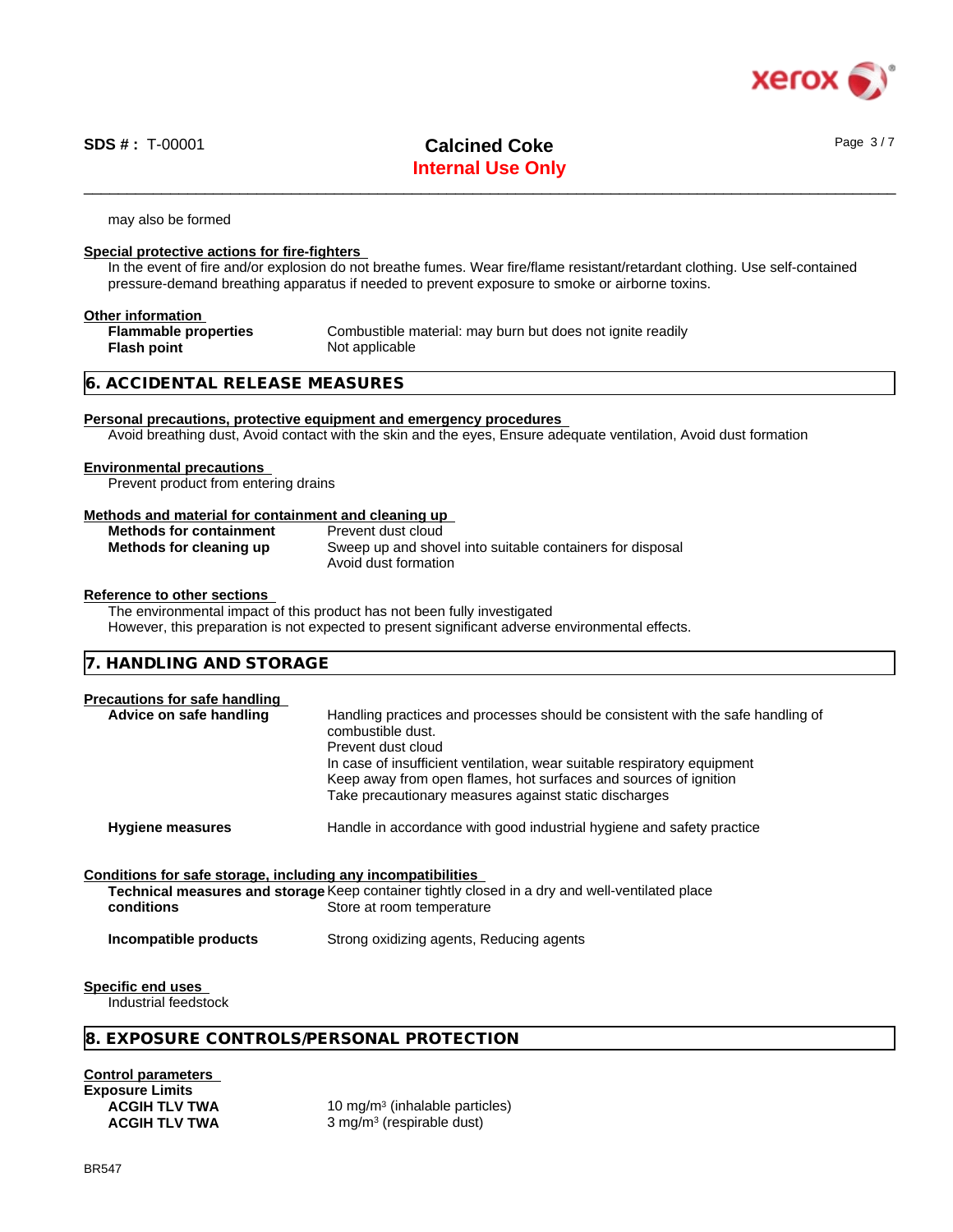

# **Internal Use Only** \_\_\_\_\_\_\_\_\_\_\_\_\_\_\_\_\_\_\_\_\_\_\_\_\_\_\_\_\_\_\_\_\_\_\_\_\_\_\_\_\_\_\_\_\_\_\_\_\_\_\_\_\_\_\_\_\_\_\_\_\_\_\_\_\_\_\_\_\_\_\_\_\_\_\_\_\_\_\_\_\_\_\_\_\_\_\_\_\_\_\_\_\_\_ **SDS # :** T-00001 **Calcined Coke** Page 4 / 7

| <b>OSHA PEL TWA</b>           | 15 mg/m $3$ (total dust)                                                                                  |
|-------------------------------|-----------------------------------------------------------------------------------------------------------|
| <b>OSHA PEL TWA</b>           | $5 \text{ mg/m}^3$ (respirable dust)                                                                      |
| <b>Component Information</b>  | No component data available                                                                               |
| <b>Exposure controls</b>      |                                                                                                           |
| <b>Engineering measures</b>   | Engineering controls should be used to maintain airborne dust levels below established<br>exposure limits |
|                               | Individual protection measures, such as personal protective equipment (PPE)                               |
| <b>Respiratory protection</b> | Use only with adequate ventilation. Respirator must be worn if exposed to dust.                           |
| <b>Eye/Face protection</b>    | Safety glasses with side-shields                                                                          |
| Skin and body protection      | No special protective equipment required                                                                  |
| <b>Hand protection</b>        | No special protective equipment required                                                                  |
|                               |                                                                                                           |

## **9. PHYSICAL AND CHEMICAL PROPERTIES**

| Appearance<br>Odor threshold<br>pH<br><b>Flash point</b><br><b>Softening point</b>                                                                                                                                                            | Information on basic physical and chemical properties<br>Powder<br>No information available<br>Not applicable<br>Not applicable<br>No information available |                                                                                                                                                                                                             | Odor<br><b>Physical state</b><br>Color<br><b>Boiling</b><br>point/range<br>Autoignition<br>temperature | <b>None</b><br>Solid<br>Dark gray, Black<br>No data available<br>No data available |
|-----------------------------------------------------------------------------------------------------------------------------------------------------------------------------------------------------------------------------------------------|-------------------------------------------------------------------------------------------------------------------------------------------------------------|-------------------------------------------------------------------------------------------------------------------------------------------------------------------------------------------------------------|--------------------------------------------------------------------------------------------------------|------------------------------------------------------------------------------------|
| <b>Flammability Limits in Air</b>                                                                                                                                                                                                             |                                                                                                                                                             | Not applicable                                                                                                                                                                                              |                                                                                                        |                                                                                    |
| Vapor pressure<br>Vapor density<br><b>Density</b><br><b>Water solubility</b><br><b>Viscosity</b><br><b>Partition coefficient</b><br><b>Evaporation rate</b><br><b>Melting point/range</b><br><b>Freezing point</b><br><b>Specific gravity</b> | <b>Decomposition temperature</b>                                                                                                                            | No data available<br>Not applicable<br>45-55 lb/ft <sup>3</sup><br>Negligible<br>No data available<br>No data available<br>Not applicable<br>No data available<br>Not applicable<br>No data available<br>~2 |                                                                                                        |                                                                                    |
| Other information<br><b>Explosive properties</b>                                                                                                                                                                                              | Maximum rate of explosion pressure rise (KSt)<br><b>Maximum explosion pressure (Pmax)</b>                                                                   |                                                                                                                                                                                                             | 45-49 m*bars/sec<br>4.8-5.2 bar                                                                        | (Method: ASTM E 1226 Standard Test Method for Explosibility of Dust Clouds)        |

## **10. STABILITY AND REACTIVITY**

## **Reactivity**

No dangerous reaction known under conditions of normal use

### **Chemical stability**

Stable under normal conditions

### **Possibility of hazardous reactions**

Hazardous reactions **None under normal processing Hazardous polymerization** Hazardous polymerization does not occur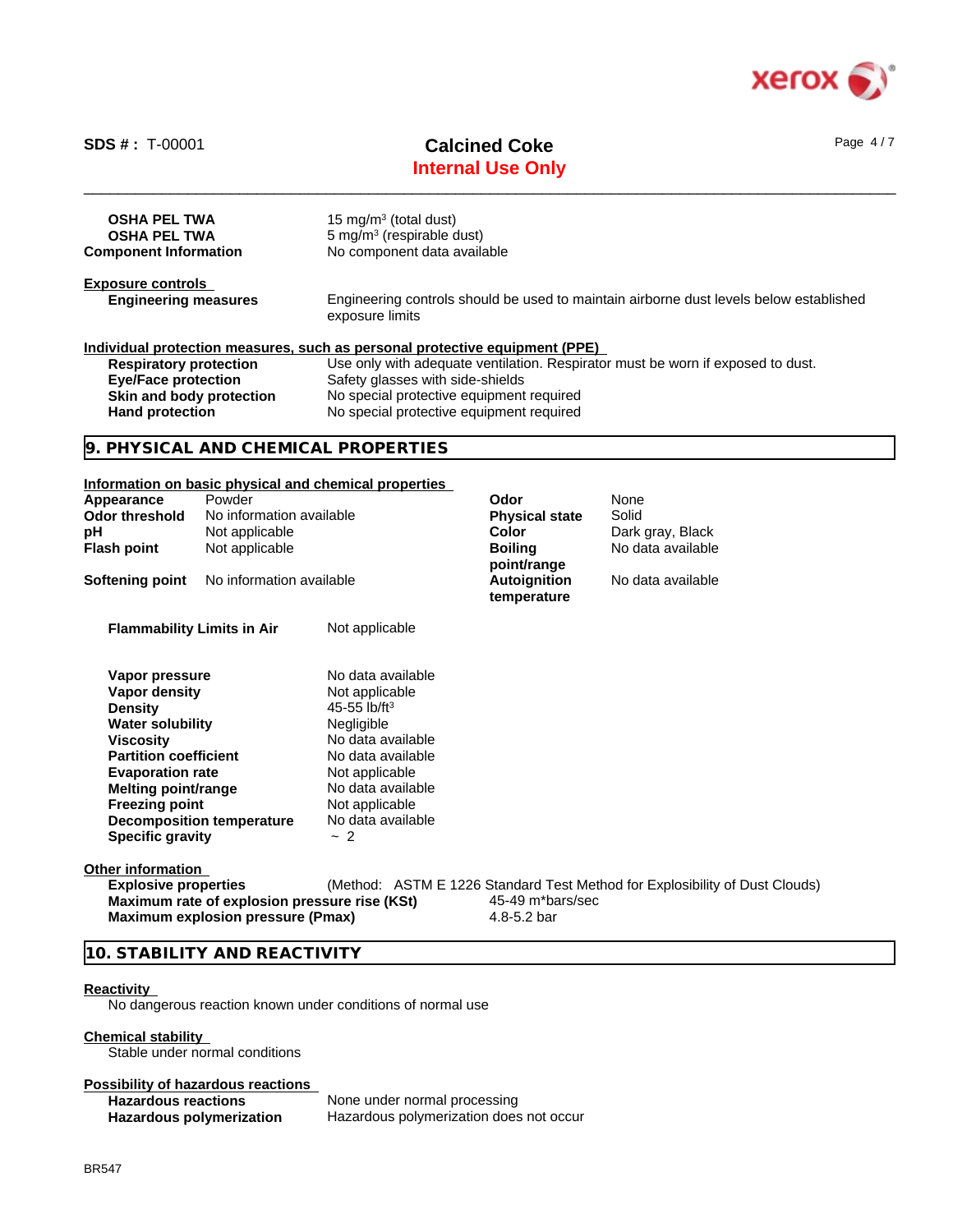

# **Internal Use Only** \_\_\_\_\_\_\_\_\_\_\_\_\_\_\_\_\_\_\_\_\_\_\_\_\_\_\_\_\_\_\_\_\_\_\_\_\_\_\_\_\_\_\_\_\_\_\_\_\_\_\_\_\_\_\_\_\_\_\_\_\_\_\_\_\_\_\_\_\_\_\_\_\_\_\_\_\_\_\_\_\_\_\_\_\_\_\_\_\_\_\_\_\_\_ **SDS # :** T-00001 **Calcined Coke** Page 5 / 7

### **Conditions to avoid**

Heat, flames and sparks, Take precautionary measures against static discharges, Prevent dust cloud

### **Incompatible materials to avoid**

Strong oxidizing agents, Reducing agents

### **Hazardous decomposition products**

None under normal use

## **11. TOXICOLOGICAL INFORMATION**

*The toxicity data noted below is based on the test results of similar reprographic materials.*

| Information on toxicological effects                     |                                                                           |
|----------------------------------------------------------|---------------------------------------------------------------------------|
| <b>Acute toxicity</b>                                    |                                                                           |
| <b>Product Information</b>                               |                                                                           |
| <b>Irritation</b>                                        | Particulates may cause mechanical irritation                              |
| Oral LD50                                                | $> 5$ g/kg (rat)                                                          |
| <b>Dermal LD50</b>                                       | $> 5$ g/kg (rabbit)                                                       |
| <b>LC50 Inhalation</b>                                   | $> 5$ mg/L (rat, 4 hr)                                                    |
| <b>Component Information</b><br>No information available |                                                                           |
|                                                          |                                                                           |
| <b>Chronic toxicity</b>                                  |                                                                           |
| <b>Sensitization</b>                                     | Not expected to be a sensitizer                                           |
| <b>Neurological Effects</b>                              | No information available                                                  |
| Target organ effects                                     | None known                                                                |
| <b>CMR Effects</b>                                       |                                                                           |
| <b>Mutagenic effects</b>                                 | Not expected to be mutagenic                                              |
| <b>Reproductive toxicity</b>                             | This product does not contain any known or suspected reproductive hazards |
| Developmental toxicity                                   | None known                                                                |
| <b>Teratogenicity</b>                                    | None known                                                                |
| Carcinogenicity                                          | Contains no ingredient listed as a carcinogen                             |
| Other toxic effects                                      |                                                                           |
| <b>Aspiration Hazard</b>                                 | Not applicable                                                            |
| Other adverse effects                                    | None known                                                                |

## **12. ECOLOGICAL INFORMATION**

#### **Toxicity**

On available data, the mixture / preparation is not harmful to aquatic life

#### **Persistence and degradability**

Not readily biodegradable

### **Bioaccumulative potential**

Bioaccumulation is unlikely

#### **Mobility in soil**

No information available

## **Other adverse effects**

Presents little or no hazard to the environment.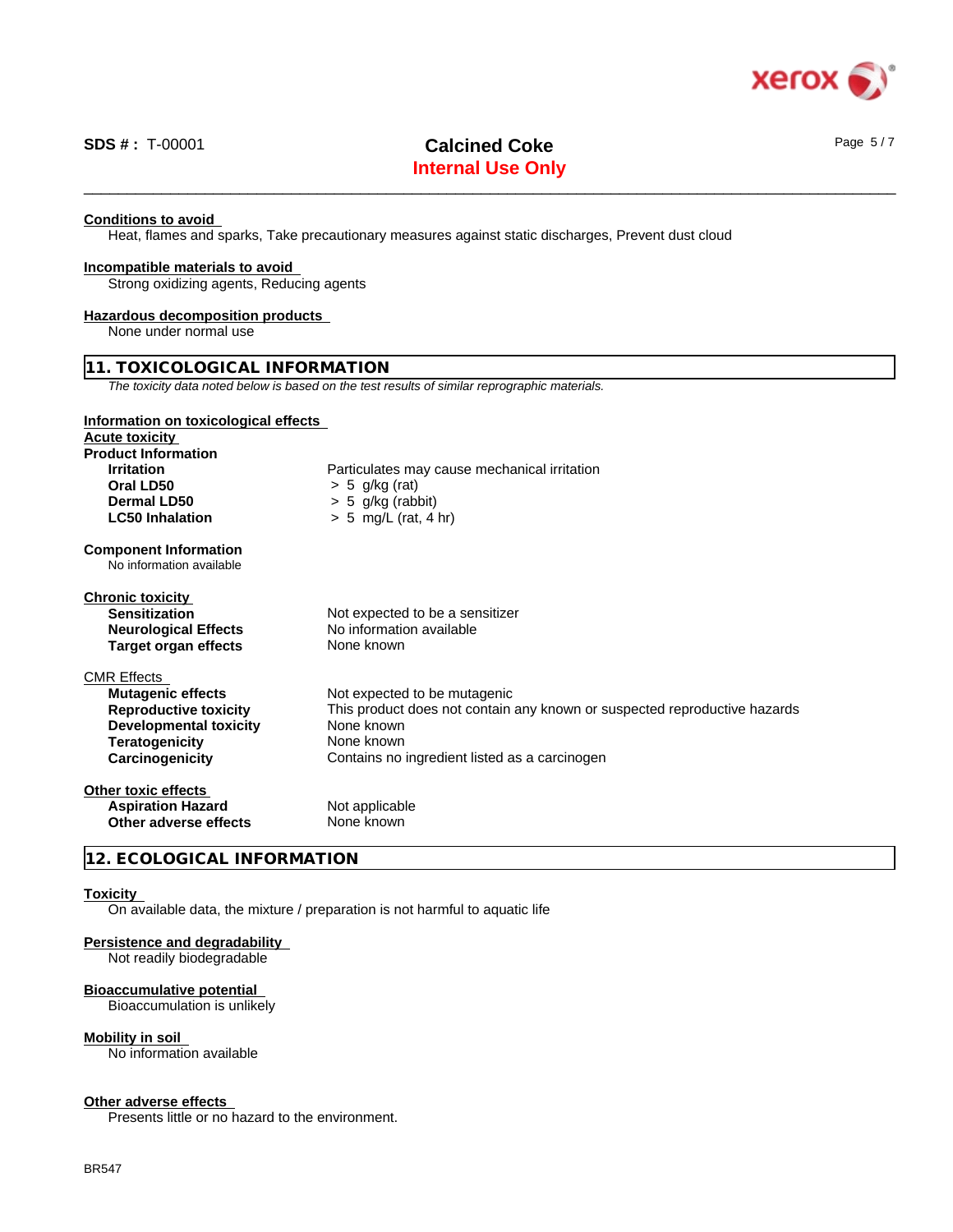

## **13. DISPOSAL CONSIDERATIONS**

## **Disposal considerations**

**Waste Disposal Methods** This material, as supplied, is not a hazardous waste according to Federal regulations (40 CFR 261). This material could become a hazardous waste if it is mixed with or otherwise comes in contact with a hazardous waste, if chemical additions are made to this material, or if the material is processed or otherwise altered. Consult 40 CFR 261 to determine whether the altered material is a hazardous waste. Consult the appropriate state, regional, or local regulations for additional requirements.

| Contaminated packaging | No special precautions are needed in handling this material |
|------------------------|-------------------------------------------------------------|
|------------------------|-------------------------------------------------------------|

## **14. TRANSPORT INFORMATION**

This material is not subject to regulation as a hazardous material for shipping

## **15. REGULATORY INFORMATION**

**Safety, health and environmental regulations/legislation specific for the substance or mixture**

### **OSHA Regulatory Status**

This product has been classified according to the OSHA Hazard Communication Standard (29 CFR 1910.1200) **Canada** 

This product has been classified in accordance with the hazard criteria of the Hazardous Products Regulations (HPR), **and the SDS contains all the information required by the HPR.**

### **International Inventories**

| <b>TSCA</b>          | Complies |
|----------------------|----------|
| <b>DSL/NDSL</b>      | Complies |
| <b>EINECS/ELINCS</b> | Complies |

## **U.S. Federal Regulations**

## **SARA 313**

Section 313 of Title III of the Superfund Amendments and Reauthorization Act of 1986 (SARA). This product does not contain any chemicals which are subject to the reporting requirements of the Act and Title 40 of the Code of Federal Regulations, Part 372 **Clean Water Act**

This product is not regulated as a pollutant pursuant to the Clean Water Act (40 CFR 122.21 and 40 CFR 122.42).

**Clean Air Act,Section 112 Hazardous Air Pollutants (HAPs) (see 40 CFR 61)**

This product is not regulated as a hazardous air pollutant (HAPS) under Section 112 of the Clean Air Act Amendments of 1990. **CERCLA**

This material, as supplied, does not contain any substances regulated as hazardous substances under the Comprehensive Environmental Response Compensation and Liability Act (CERCLA) (40 CFR 302) or the Superfund Amendments and Reauthorization Act (SARA) (40 CFR 355). There may be specific reporting requirements at the local, regional, or state level pertaining to releases of this material

## **US State Regulations**

**California Proposition 65**

This product does not contain any Proposition 65 chemicals

### **U.S. State Right-to-Know Regulations**

This product does not contain any substances regulated by state right-to-know regulations.

### **16. OTHER INFORMATION**